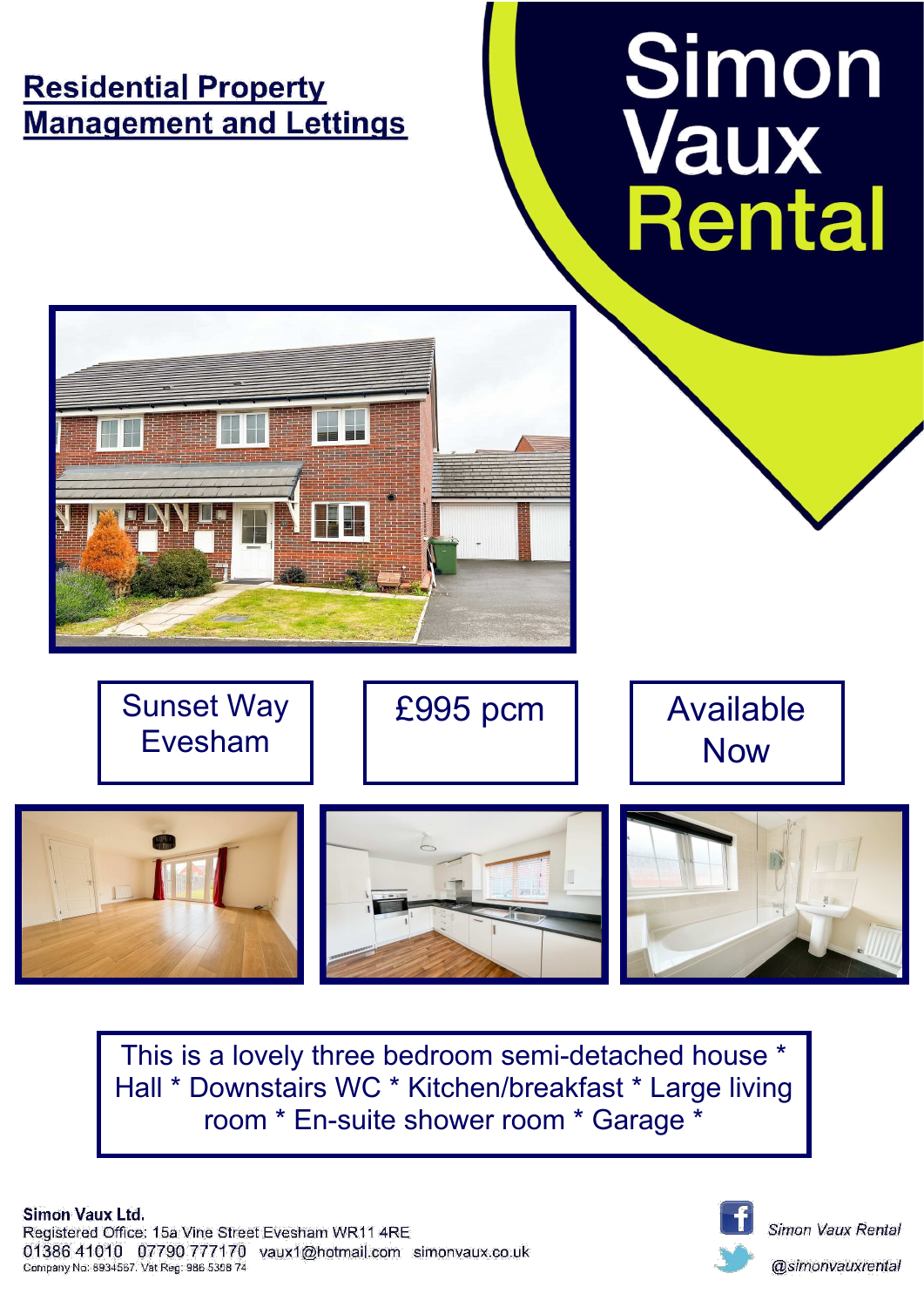#### **Page 2. 27 Sunset Way Evesham WR11 3JX**

**This is a well presented three bedroom semi-detached house with the added bonus of a garage. Situated on a modern development this house is ideal for the family or a professional couple. The accommodation comprises entrance hall, downstairs WC, large living room, kitchen/breakfast room, three bedrooms, ensuite shower and family bathroom. The property is complemented by gas fired central heating, double glazing, gardens to the front and rear and a single garage with drive for two cars.** 

## **ACCOMMODATION:**

Double glazed entrance door leading to the,

**Entrance hall.** Radiator, built in cupboard, stairs to the first floor.

**Cloakroom.** Modern suite with WC, wash hand basin with tiles, radiator, double glazed window.

**Kitchen/breakfast 12'1 x 7'6 (3.68m x 2.28m).** Fitted with a range of base and wall mounted cabinets with laminated worksurfaces, upstands and fitted sink unit. Built in Zanussi oven, gas hob with extractor over, concealed washing machine, built in dishwasher and built in fridge/freezer. Concealed Ideal Logic gas boiler, two double glazed windows, radiator.

**Living Room 15 x 14'4 (4.57 x 4.36m).** Double glazed double doors with side panels to the rear garden. Two radiators, large storage cupboard.

**Landing.** Storage cupboard.

**Bedroom One 11'9 x 8'6 (3.58m x 2.59m).** Double glazed window, radiator.

**Ensuite Shower.** Shower cubicle with Mira Azora unit, WC and wash hand basin, tiling, mirror. radiator, extractor and double glazed window.

**Bedroom Two 10'2 x 8'5 (3.09m x 2.56m).** Double glazed window, radiator, access to loft.

**Bedroom Three 8'10 x 6'3 (2.69m x 1.90m).** Double glazed window, radiator.

**Family Bathroom.** White suite comprising, panelled bath with Mira Azora shower unit over and screen. WC and wash hand basin, tiling, mirror, radiator, extractor, double glazed window.

## **OUTSIDE**

**Single Garage.** With up and over door, power and light, with eves storage and a personal door to the rear garden.

The front garden has a lawn with flower borders. There is a driveway leading to the garage. The rear garden has also been lawned with flower borders and paved area and access to the garage.

#### 07 06 22 EPC B Council Tax band C.

T**he property is under the Wychavon District Council 01386 565000. Important Notes and Tenancy Conditions.**

- 1. The rent is to be paid in advance by standing order and the assured shorthold tenancy will be initially for 6 months, subject to satisfactory references.
- 2. No smokers or pets will be accepted.